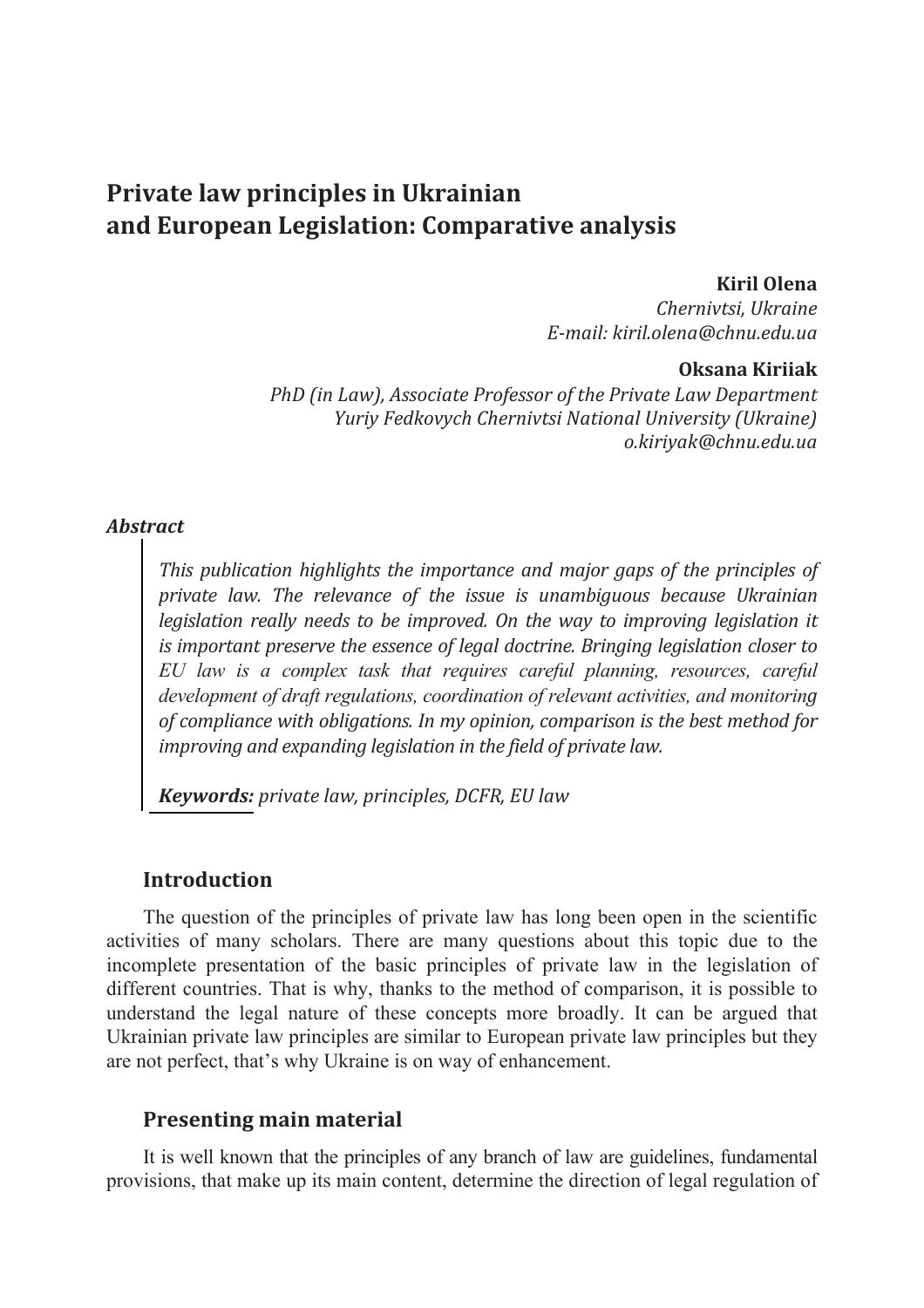the essential sphere of public relations. The importance of the principles is difficult to overestimate: they contribute to the unity, internal integrity and systemic nature of legal regulation, determine the foundations of the legal regime within a particular industry, are the basic guideline for both lawmaking and law enforcement. In addition, the principles play a crucial methodological role in scientific knowledge, as they are the foundation for the construction and justification of theoretical concepts and doctrinal models designed to solve the problems of sectoral (sometimes intersectoral) regulation. It is safe to say that effective legal regulation of any subject area of public relations is achieved only with a clear definition and mandatory consideration of the provisions that are fundamental, regardless of whether they are directly enshrined in law, or necessarily derived from it.

In domestic jurisprudence in the most general form, the principles of law are characterized as guidelines that determine the content and direction of legal regulation of public relations. In private law, in particular, general principles serve as a vehicle for the conveyance information on the subject matter, of the interpretation of legislation, and of the filling of gaps.

The methodological foundations of this study are a set of methods of scientific knowledge, which include: logical and semantic – in disclosing the legal framework for regulating this institution and the study of its provisions, structural and logical and comparative legal methods – in analyzing existing research papers, which examine the legal nature of the principles of private international law.

Many researchers have raised this issue. According to S. Alekseev, legal ideas are the central link of legal matter – these are intellectual, spiritual provisions that penetrate into the very flesh of law and are objectified in it [2, p. 158]. In a similar way, J.L. Bergel characterizes the fundamental principles as the ideological basis of objective law [4, p. 171], the basis of any legal structure [4, p. 178], the framework of a legal opinion [4, p. 180]. S. Alekseev calls the fundamental principles a centuries-old property of society, the concentration of its socio-historical experience, which forms the foundation of society as a whole [1, p. 28]. J.L. Bergel notes such properties of fundamental ideas of law as their permanence and transcendence [4, p. 167].

The Ukrainian legal system, by its individuality, belongs to the Romano-Germanic legal family (system of continental law). It is a substance based on a pandectoral system, where the leading legislative sources are codified laws. It also has a well-structured hierarchy of regulations.

Normative legal acts in Ukraine have different legal force depending on the subject of lawmaking and the issuing state body.

Private law includes primarily the rules of civil law. Here the legal priority (as opposed to public law) in matters of private interests, the initiative depends on the will of individuals, citizens, their associations, non-governmental entities, and regulation is based on coordination.

In 2003 was marked by the completion of the civil law reform – the new Civil Code based on market principles was adopted on January 16, 2003 and came into force on January 1, 2004. Ukrainian legislation does not contain a precise definition.

ARS AEQUI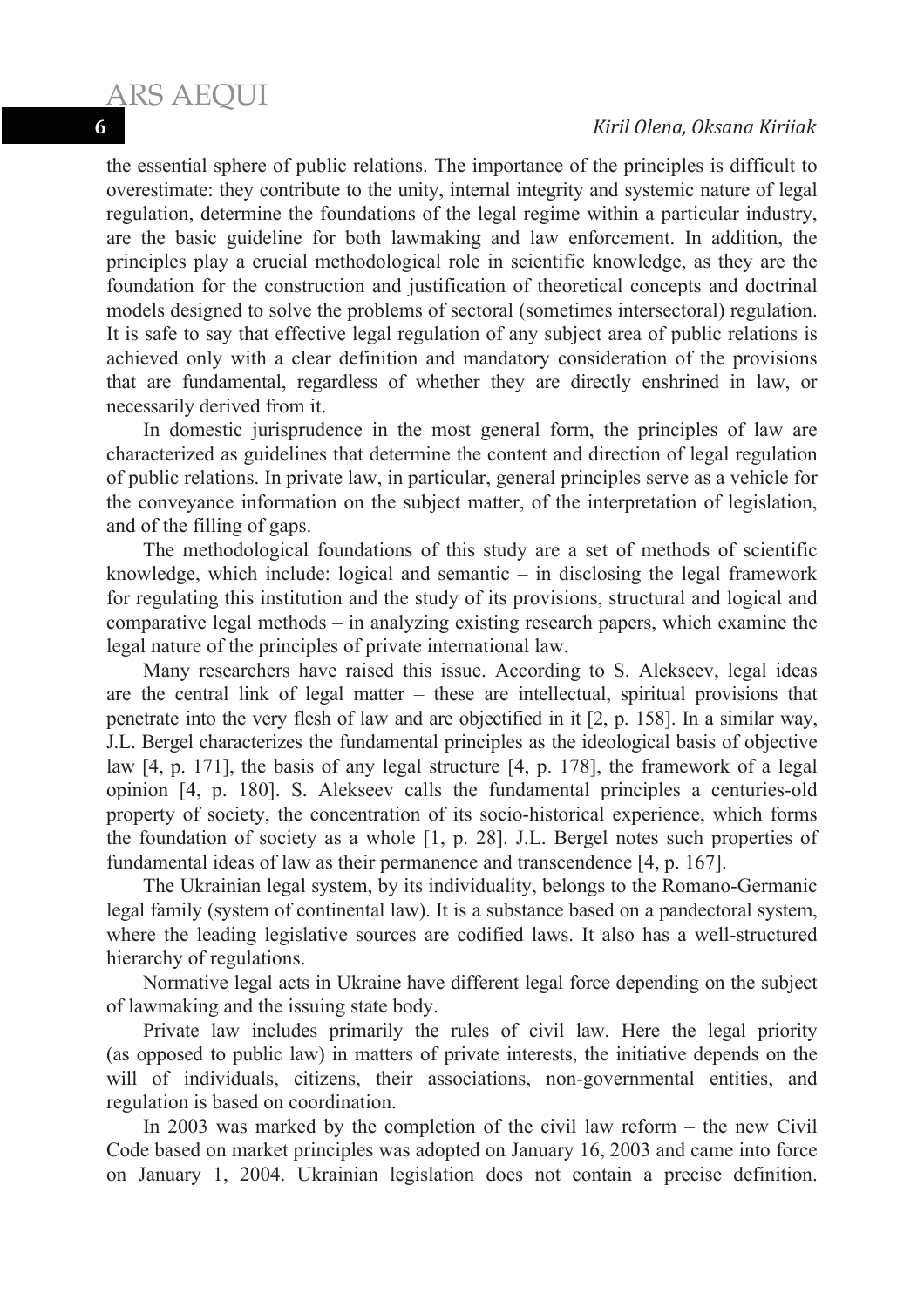principles of private law However, there is a clear delineation of principles in accordance with the branches of private law for civil and labor law.

Analyzing Ukrainian private legislation, we came to the conclusion that the principles of civil law most widely reveal the essence of all the principles of private law.

General principles of civil law are enshrined in Article 3 of the Civil Code of Ukraine. According to this norm, the general principles of civil law are:

- 1) inadmissibility of arbitrary interference in the sphere of personal life;
- 2) inadmissibility of deprivation of property rights, except in cases established by the Constitution of Ukraine and the law;
- 3) freedom of contract;
- 4) freedom of entrepreneurial activity, which is not prohibited by law;
- 5) judicial protection of civil rights and interests;
- 6) justice, good faith and reasonableness [8].

However, is the above list of principles exhaustive and do they only claim to be normative? This question is debatable. For example, Tiunov believes that an official list of generally recognized principles and norms of international law is not needed, since it is clearly formulated in the 1975 Helsinki Final Act [12, p.172]. In this regard, through the explicit application of this document as generally accepted law (lex generalis) to outer space, according to Fabio van Loon, we must encourage international de-escalation, relying on an advanced defensive posture both in space and even more so in the territories of all the legal states of today [9, p. 20].

Talking about European legislation it should be mentioned that regulations are applied in the most priority areas for adaptation of domestic Ukrainian legislation: business, transport and communications, taxation, environmental protection, energy (including nuclear), intellectual property, standardization and certification, customs regulation, agricultural policy, etc.

To examine the comparative analysis of Ukrainian and European private law principles we used qualitative methods to gather data about the fundamental principles of private law. We analysed many articles and theories and chose the most suitable in our opinion, which most extensively reveal the essence of our research object.

One of the most important regulations describing the principles of private law is DCFR. The Draft Common Frame of Reference is the result of more than 25 years of academic research on European private law, and was published in October 2009, whose purpose is actually to develop a methodology for improving the European concept of private law. Against this background, this book presents and critically analyses the DCFR, and situates it in relation to current Belgian and European private law.

Ukrainian scientist Kharitonov says, that DCFR is seen as a project that can give new ideas to the ideas of European private law, which increases mutual understanding and promotes collective discussion of private law issues in Europe [6, p. 57].

The issues discussed include. contracts and other juridical acts, obligations and corresponding rights, multi-party relationships, interpretation of contracts, non-contractual liability, tort law, property law, security rights and transfer of movables, sales agreements and specific contracts such as commercial agency, franchise and distributorship, etc.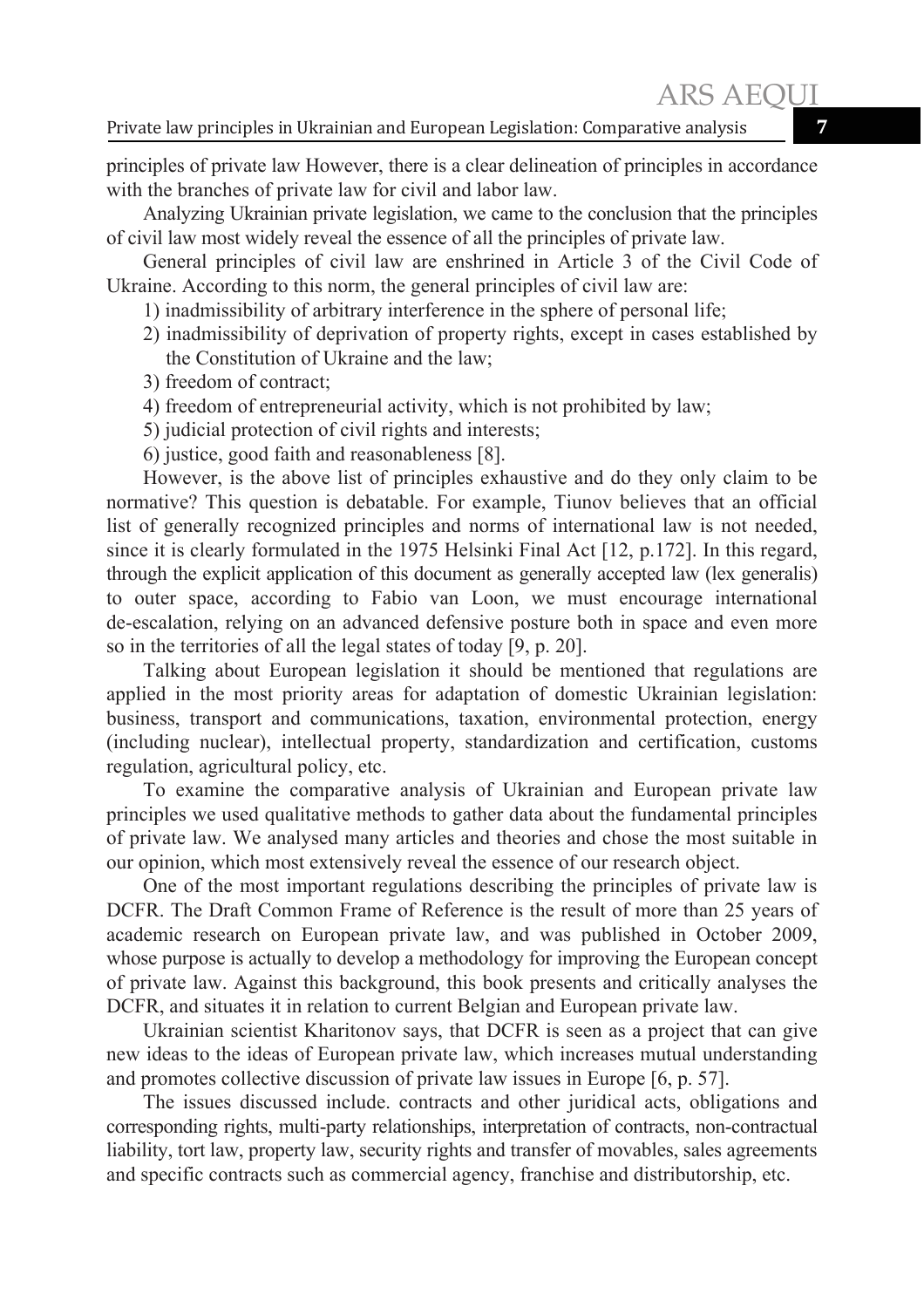This is a unique and challenging book, one that has few to compare it to as it deals with important issues and evolutions in a directive and focused manner. Recommended and invaluable reading for both academics and lawyers who like to disrupt their own thinking and learn more by being challenged than having their beliefs confirmed.

Unlike domestic Ukrainian theorists of law and civilizes, the authors of DCFR do not focus on defining the concept of principles of law, establishing their circle, etc., but begin with a warning about the possibility of different use of the term "principles".

DCFR does not contain a definition of "priority principles". Probably because it is a term-concept, which is already defined, and its characteristics are a list of such principles. Among the priority principles of the greatest political importance is the reproduction of the protection of human rights, support of solidarity and social responsibility, preservation of cultural and linguistic diversity, protection and improvement of welfare, development of the internal market. At the same time, freedom, security, justice and efficiency, playing a dual role, also serve as basic and priority principles.

The four principles of freedom, security, justice and efficiency underlie the whole of the DCFR. Leading American jurist Frederick Pollock outlined the contours of this rights correlation in such a way: it is not possible to make any clear-cut division of the subject-matter of legal rules [10, p. 187].

Freedom is, for obvious reasons, comparatively more important in relation to contracts and unilateral undertakings and the obligations arising from them, but is not absent elsewhere. Security, justice and efficiency are equally important in all areas. The fact that four principles are identified does not mean that all have equal value. Efficiency is more mundane and less fundamental than the others. It is not at the same level but it is nonetheless important and has to be included. Law is a practical science. The idea of efficiency underlies a number of the model rules and they cannot be fully explained without reference to it. Despite the strong arguments in favor of his pyramidal vision, Jeremy Kessler and Charles Sabel tend not to account for the emerging law of guidance, and the reality of uncertainty to which it responds, points toward a different, and more fallibility, that routinely invites challenges to its technical and political authority, and that continually responds to these challenges with reasons that are legible to the courts and to the public at large [7, p. 191].

At one level, freedom, security, and justice are ends in themselves. People have fought and died for them. Efficiency is less dramatic. In the context of private law, however, these values are best regarded not as ends in themselves but as means to other ends – the promotion of welfare, the empowering of people to pursue their legitimate aims and fulfil their potential [5, p. 314].

Unlike Ukrainian theorists of law and civilians, the authors of the DCFR project do not focus on defining the concept of principles of law, establishing their scope, etc., but begin by warning about the possibility of different use of the term "principles".

In many cases, the development, regulatory impact assessment and adoption of national legislation can take months, if not years. In addition, their development should be preceded by an in-depth study of the consequences for the Ukrainian economy and, in particular, the local business community. Additional difficulties may arise when deciding on the distribution of responsibilities between government agencies in the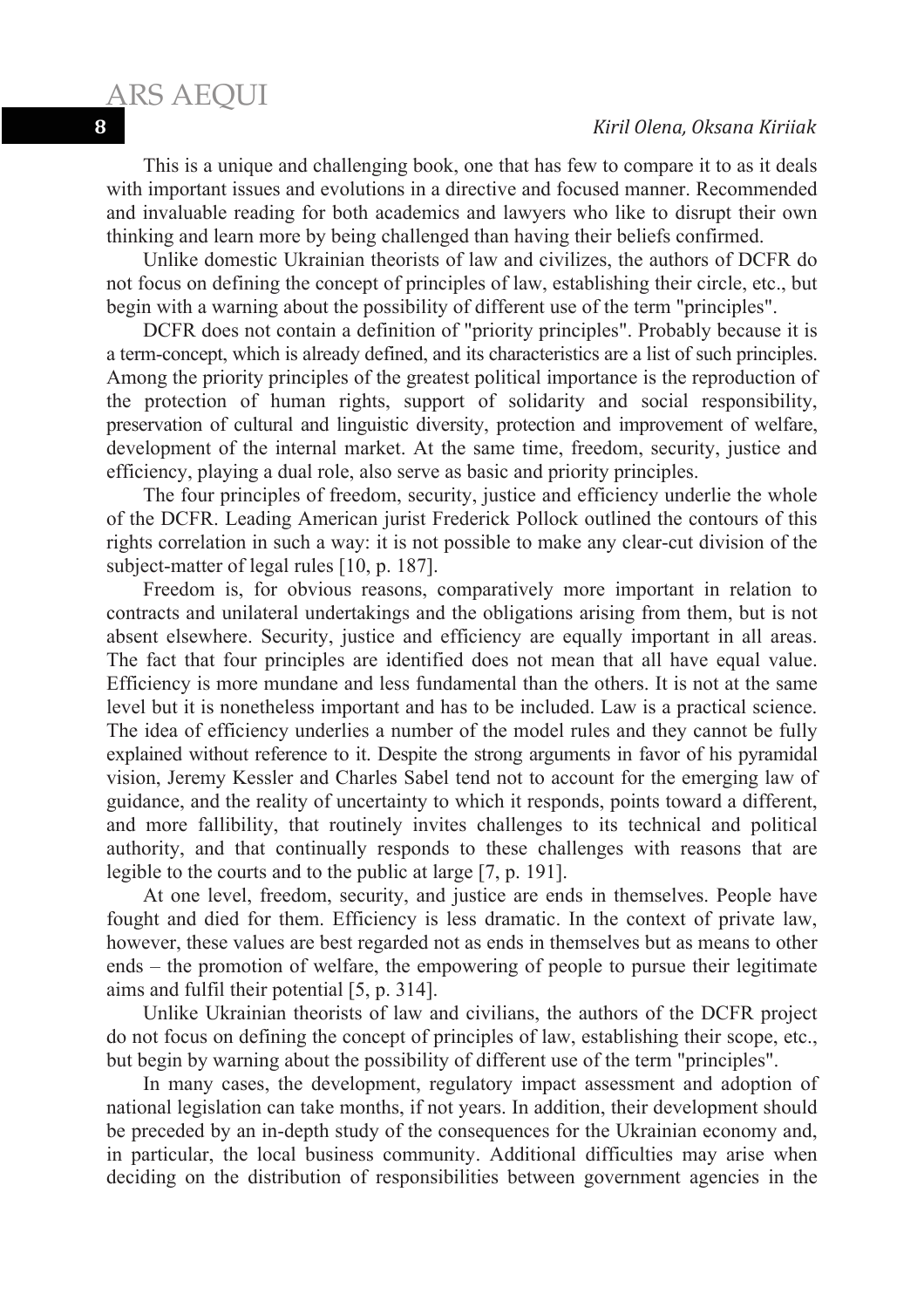implementation of new legislation. When these factors are taken into account, annual planning turns out to be insufficient; you need to have a plan that includes both short and medium-term priorities. Therefore, multi-year planning for the approximation of legislation is recommended.

## **Conclusion**

According to the research results, Ukrainian private law principles are in need of improvement according to European private law principles in order to provide full protection of human rights and freedoms. One of the obligations imposed on the Ukrainian legislator is a timely and comprehensive approximation of national legislation to dozens of EU regulations listed in the annexes to the Association Agreement and other international treaties between Ukraine and the EU and political documents.

The European law makers' quest for general principles is, on the one hand, fully in line with the attempt by theorists to explain and justify contract law in terms of fundamental principles and underlying values. The social movements that began the journey of the human rights and legal principles and direct interaction across all the atypical cases featured in the research of Tifen et al. did not prioritize their work based on the scale or commercial potentialities of the juridical contractions alone [11, p. 2].

The principles specified by us, in our opinion, constitute the main content of domestic private law and can pretend to be the principles of the industry. At the same time, the list given by us should not be considered as final and exhaustive; in the course of subsequent studies, other basic foundations for regulating private relations with a foreign element may be established, the content and formulation of specific principles may be clarified.

Also results show that Ukrainian legislation does not contain a precise statement of the principles of private law. However, there is a clear separation of principles according to private law fields as civil or labor law. Analysing Ukrainian private legislation, we came to the conclusion, that the principles of civil law most extensively reveal the essence of all the principles of private law. A relatively recent form of animal activism, as it was pointed out by Visa Kurki, is lawsuits aiming to declare some animals as legal persons [8, p. 47].

Ukraine is obliged to harmonize, at least in part, its national legislation up to hundreds of EU regulations from many branches of law. These include key industries such as customs law, labor law, financial services, consumer protection, environmental protection and many others. Legislative work of this magnitude cannot be done in a hasty and hasty manner and requires thorough and proper planning. This requires a very good knowledge of the sources of EU law, its origins, objectives and fundamental principles, as well as a proper understanding of the structure and interpretation of EU law. These Guidelines provide such information in a simple manner, with many examples and practical tips for day-to-day work.

According to the above mentioned, it can be argued that there are significant differences in the construction of the EU legal system and the Ukrainian legal system, but their comparative analysis contributes to the search for optimal models of the internal

ARS AEQUI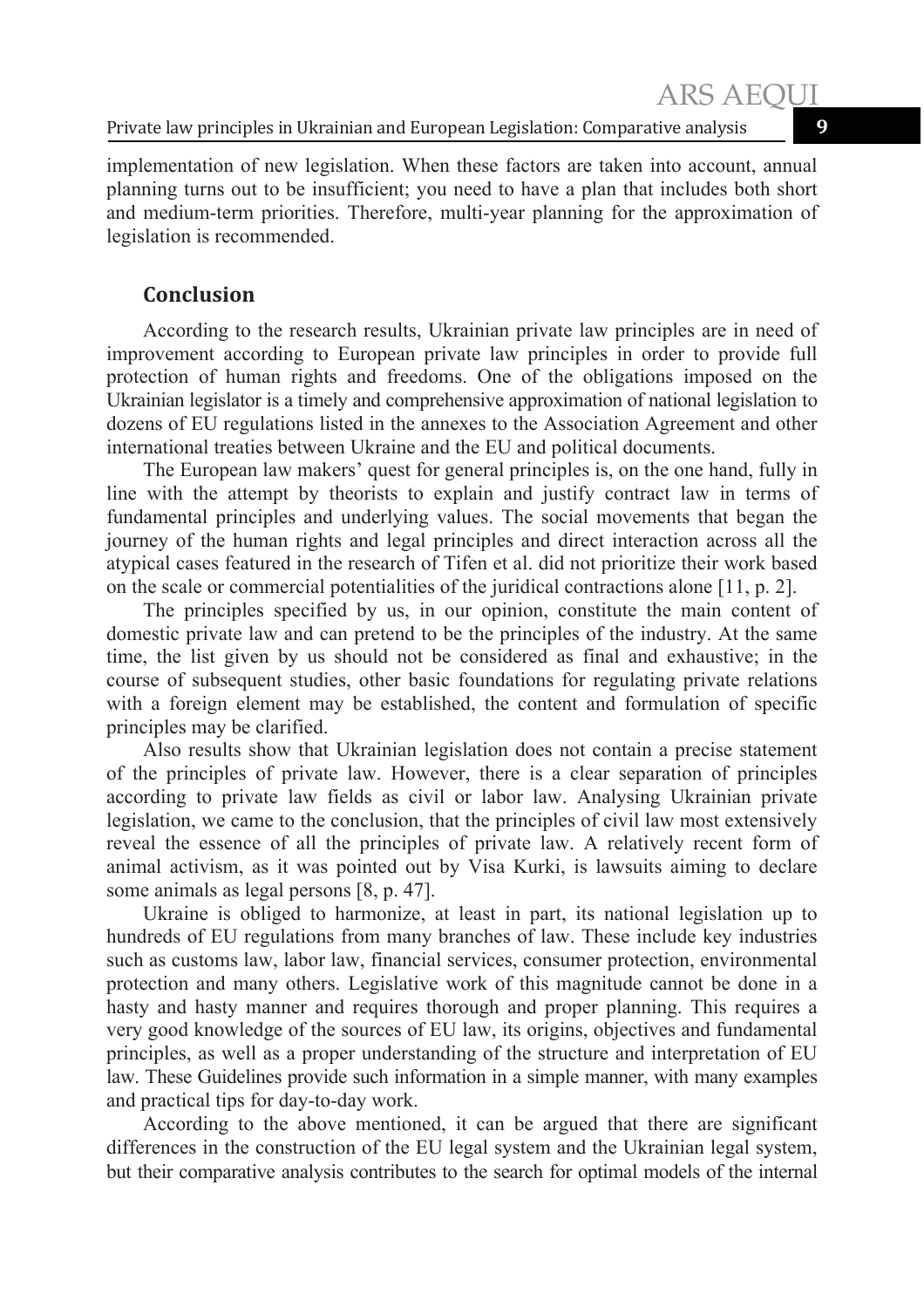#### **10** *Kiril Olena, Oksana Kiriiak*

structure of law and borrowing from the national legal system positive experience of European countries in this direction. Today in Ukrainian jurisprudence there are unresolved issues of systems, elements and principles of private law. It means that the problem of creating a science-based theory of private law, which reflects to its structure, functions and methodology, according to the study of the concept and system of private law is, relevant, timely and necessary. Legislation should be a highly organized, integral, hierarchical system. And as a result of the development and dynamism of public relations, the constant reform of the legislative system, gaps appear in the legislation. However, it is possible to identify specific ways to eliminate and overcome gaps in legislation.

## **References**

ARS AEQUI

1. Alekseev S.S. (1980) Law and legal system. Jurisprudence. No. 1. Pp. 27-34.

2. Alekseev S.S. (1998) The most sacred thing that God has on earth. Immanuel Kant and problems of law in the modern era. M.: Publishing house NORMA. 416 p.

3. Beluga. Y. (2013). Actual problems of definition of system of private law [Current problems of defining the system of private law] Scientific Works of National Aviation University. Series: Law Journal  $\mathbb{N}^{\circ}$  1(26). Pp. 85-89. [in Ukrainian]

4. Bergel J.-L. (2000) General theory of law / Under total. ed. Danilenko: Per. with fr. M.: Publishing house NOTA BENE. 576 p.

5. Draft Common Frame of Reference (2009). Principles, definitions and model rules of European private law: draft common frame of reference (DCFR). Full Edition. Prepared by the Study Group on a European Civil Code and the Research Group on |EC Private Law (Acquis Group) /Ed. by Christian von Bar and Eric Clive. Vol. I-VI. Munich. Pp. 313-334. [in English]

6. Kharitonov E.O. (2015) Principles of DCFR as a basis of the modern concept of private law of the EU / E/. O. Kharitonov. Bulletin of the Southern Regional Center of the National Academy of Legal Sciences of Ukraine. No 4. Pp. 57-63. [in Ukrainian]

7. Kessler J., Sabel C. The Uncertain Future of Administrative Law. Daedalus. Vol. 150, No. 3 (Summer 2021), Pp. 188-207.

8. Kurki V. Legal Personhood and Animal Rights. Journal of Animal Ethics. Vol. 11, No. 1 (Spring 2021), Pp. 47-62.

9. van Loon F. Codifying Jus in Bello Spatialis – The Space Law of Tomorrow. Strategic Studies Quarterly. Vol. 15, No. 1 (SPRING 2021), Pp. 10-27.

10. Pollock F. Divisions of Law. Harvard Law Review. Vol. 8, No. 4 (Nov. 26, 1894), pp.187-199.

11. Tiffen P., Williams G., van Zwanenberg P. Atypicality: foundational principles making trade fairer. Journal of Fair Trade. Vol. 2, No. 1 (June 2020), Pp. 1-3.

12. Tiunov O. I. (2017) Interpretation of the norms of European humanitarian law in the Russian legal system. Russian and European human rights systems: correlation and harmonization problems: collection of articles. articles. N. Novgorod, 200. Pp. 167-185.

13. Tsyvilnyi Kodeks Ukrayiny [Civil Code of Ukraine] Ukraine: Law No. 177-IV, Civil Code of Ukraine, 16 January 2003 https://zakon.rada.gov.ua/laws/show/435-15# Text (accessed on 02.12.2021)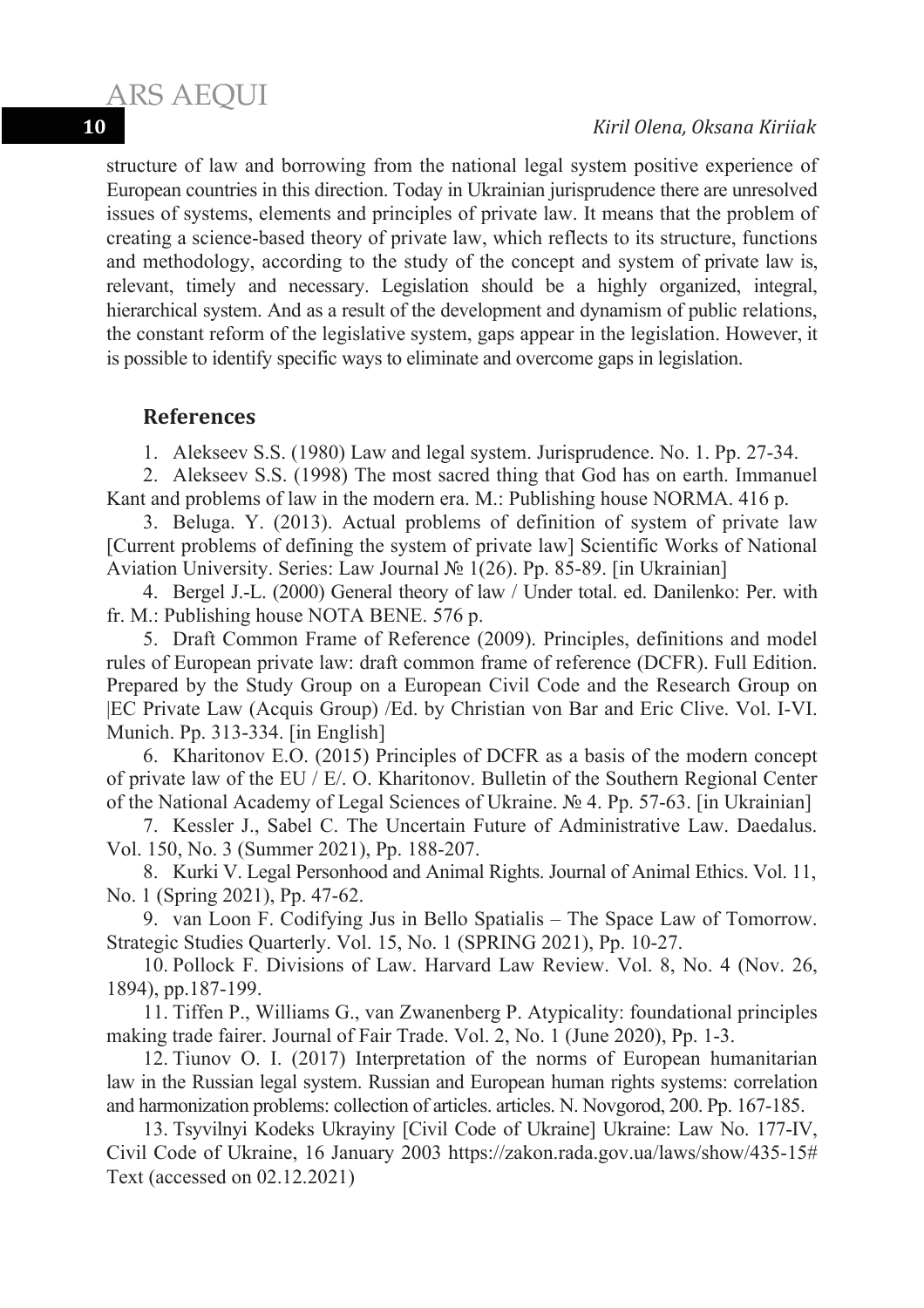## **Dreptul la participare èi dreptul la libera asociere în mediul online**

#### **Alina Tamazlîcaru**

*Universitatea de Stat din Moldova, Facultatea de Drept, Chièin£u, Republica Moldova atamazlicaru0@gmail.com* 

#### *Abstract*

*We notice a continuous trend of digitization of all possible systems: educational, economic, legal, etc. Thus, I consider it imperative to approach the subject related to the manifestation of some fundamental rights, enshrined in the Constitution of the Republic of Moldova itself, in the online environment. My presentation highlights the need for knowledge, there are possibilities to manifest the right to participate and the right to associate in the online environment, especially now, when we are not in a complicated pandemic situation, when these rights are limited by restricting the number of people in a room / space.* 

*Keywords: globalization, participation, free association, online environment, e-government, pandemic COVID-19, dematerialization of law, limitation* 

## **Scopul**

Această lucrare are drept scop elucidarea importan܊ei respectării drepturilor omului si în mediul online (virtual), în special în perioada de izolare totală sau parțială, generată de pandemia COVID-19. Există pârghii reale de a realiza dreptul la participare, dreptul la asociere și dreptul la protest în mediul online, statul având obligația pozitivă de a oferi aceste pârghii cetățenilor, creând portaluri oficiale în acest sens. Aceste drepturi trebuie limitate în unele cazuri, chiar și în mediul online, iar scopul acestui demers stiintific este de a promova și a accentua posibilitatea realizării acestor drepturi online. La fel, facem un apel către autoritățile publice de a realiza o companie de publicitate a serviciilor oferite menită să faciliteze procesul realizarea drepturilor sus-mentionate.

Societatea informatională se caracterizează prin predominanta proceselor informationale bazate pe tehnologia informatiei si comunicatiei care conduc implicit la reconceptualizarea și reingineria sistemelor care oferă servicii și produse de informare. În acest context, specificarea noilor metode de organizare a activită܊ii, a muncii de integrare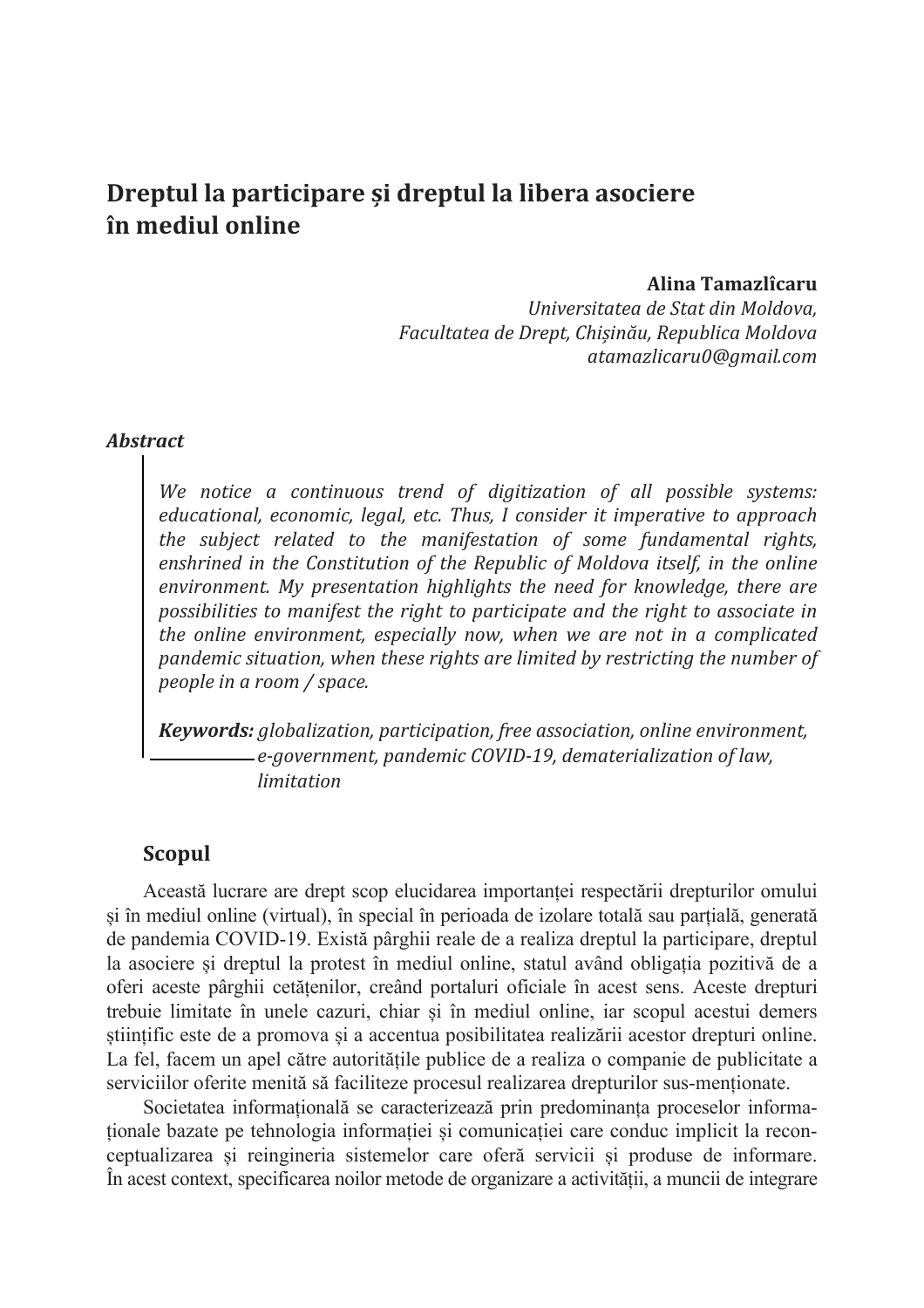a noilor competențe pentru colectarea, prelucrarea, organizarea și comunicarea informației devine o cerință indispensabilă a eficienței și eficacității unei structuri<sup>1</sup>. Procesul de digitalizare și dematerializare a diverselor domenii, inclusiv cel al dreptului impune si necesitatea reglementării acestora de către legislatie.

Dreptul la internet este un mecanism, instrument, prerogativă pentru manifestarea celorlalte drepturi conexe, ca: libertatea de exprimare, dreptul de acces la informație, dreptul de asociere, dreptul la intimitate, dreptul la participare, dreptul la socializare etc. În acelasi context, statul sau autoritățile publice sau private implicate în furnizarea serviciilor sunt obligate să asigure garanții în exploatarea drepturilor sus-indicate, eforturile acestora urmând a fi concentrate în special asupra asigurării securității conversațiilor, informa܊iilor gestionate prin intermediul platformelor online, accesului nediscriminatoriu, preîntâmpinării și penalizării cazurilor de abuz2. Analizând concepțiile doctrinarilor nationali, americani, români, rusi privind corelatia dreptul și Internet-ul, putem ajunge la concluzia că părerile savanților se despart. Unii susțin că "dreptul în Internet" constituie o nouă direcție independentă a științei juridice, inclusiv a teoriei statului și dreptului, iar obiect al studierii acestuia este ansamblul normelor de drept (inclusiv ansamblul normelor morale și etice ce decurg din ele), care reglementează relațiile în spațiul virtual și conțin dispoziții care se referă la activitatea informațională în Internet<sup>3</sup>.

Drepturile omului se aplică în aceeași măsură și offline și online. În 2012, Consiliul Natiunilor Unite pentru Drepturile Omului a făcut o afirmație istorică cum că aceleasi drepturi pe care le au oamenii offline trebuie protejate și online<sup>4</sup>. Drepturile omului sunt cel mai bine respectate și apreciate atunci când le cunoaștem, le susținem și le aplicăm în via܊a noastră. Acestea nu pot fi protejate doar prin măsuri legale. La fel, au fost elaborate un șir de acte, teze, principii care ar facilita manifestarea drepturilor fundamentale în mediul online. Printre acestea putem remarca cele "10 drepturi și principii pentru Internet" care au fost elaborate de către Coaliția Dinamică pentru Drepturi ܈i Principii ale Internetului (Internet Rights and Principles Dynamic Coalition – IRP), o retea deschisă ce reuneste indivizi și organizații care promovează, prin activitatea lor, respectarea drepturilor omului în mediul online. De asemenea, trebuie întreprinse actiuni pentru garantarea faptului că Internetul functionează și evoluează într-o manieră care permite exercitarea și respectarea drepturilor omului. În sprijinul realizării acestei viziuni asupra unui Internet care are la bază drepturile omului, au fost definite următoarele 10 drepturi și principii: Universalitate și egalitate, Drepturi și dreptate socială, Accesibilitate, Exprimare și asociere, Viața privată și protecția datelor cu caracter personal, Viață, libertate și securitate, Diversitate, Acces nediscriminatoriu, Standarde și reglementare, Guvernanță<sup>5</sup>.

<sup>&</sup>lt;sup>1</sup> Drăgănescu M., *De la societatea informațională la societatea cunoașterii*. București, Ed. Tehnică, 2003, p. 35.

<sup>&</sup>lt;sup>2</sup> Mocanu Veronica, *Drept Informațional, Ghid Metodic*, CEP USM, Chișinău 2019, p. 42.

<sup>&</sup>lt;sup>3</sup> Irina Țonova, *Dreptul în cadrul Internetului*, Revista Națională de Drept nr. 10-12, Chișinău 2009, p. 184.

<sup>&</sup>lt;sup>4</sup> Spuneți părerea despre drepturile tale online!, Kit de acțiune pentru adolescenți, p. 9 https://oradenet.ro/ docs/Teen\_Action\_Kit\_RO.pdf. Accesat: 14.04.2021.

<sup>&</sup>lt;sup>5</sup> 10 drepturi și principii pentru Internet, https://www.accessnow.org/cms/assets/uploads/archive/docs/ 10-principles-Romanian.pdf. Accesat: 14.04.2021.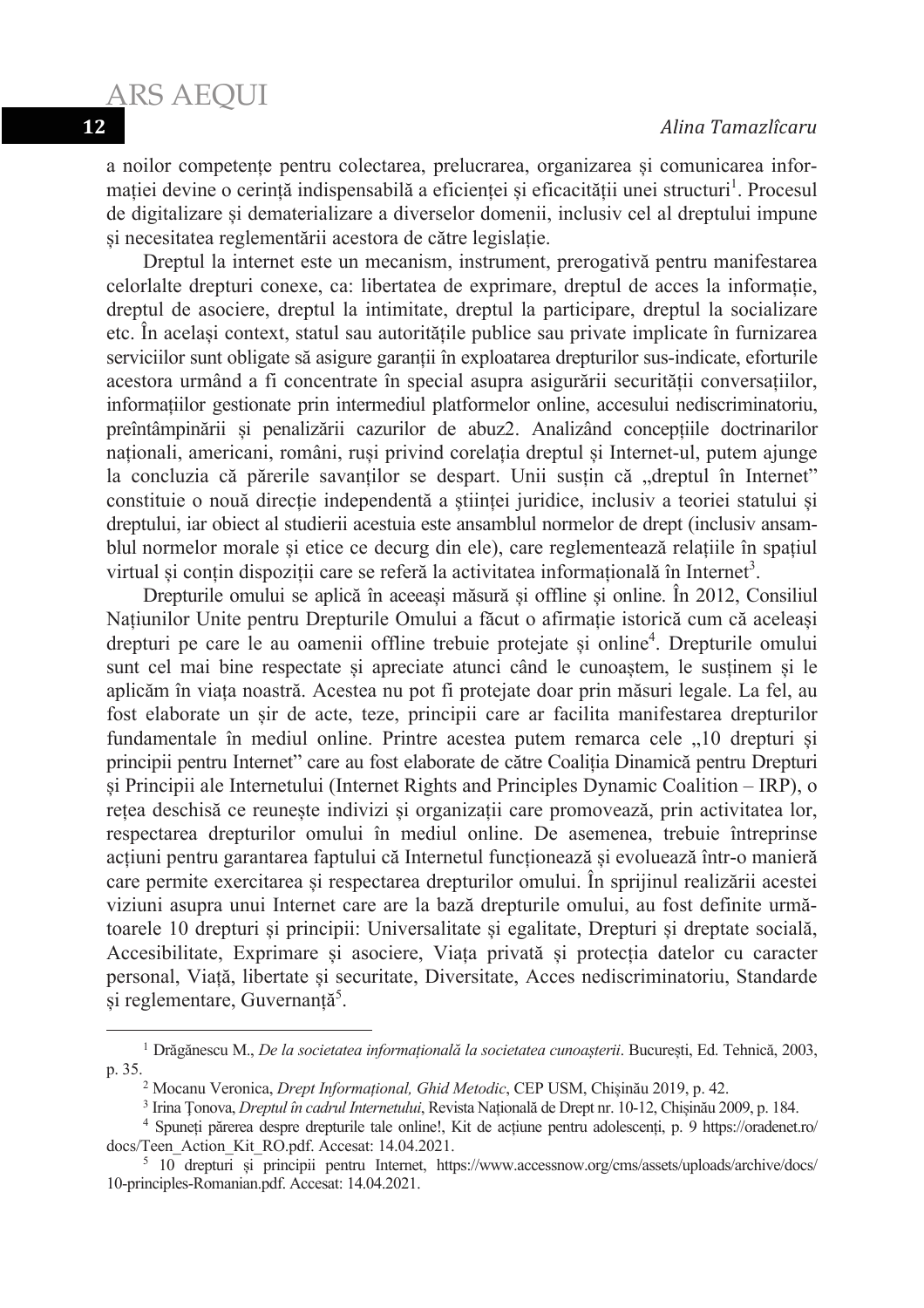#### Dreptul la participare èi dreptul la libera asociere în mediul online **13**

Studiul nostru abordează doar dreptul la participare și dreptul la asociere în mediul online. Dar până a trece la con܊inutul propriu-zis, considerăm oportun de a defini principalele concepte din titlul articolului si anume: libertatea de asociere este dreptul de a constitui, de a adera și de a refuza aderarea la o asociație prin intermediul platformelor online. Comisia Natională pentru Resurse de Tineret din SUA defineste participarea drept "implicarea în actiuni responsabile, provocatoare, care răspund unor nevoi reale, cu ocazia planificării si/sau luării deciziilor asupra altora, într-o activitate a cărei impact sau consecințe se extind asupra altora<sup>6</sup>.

Dreptul la participare. Dreptul fiecărui cetătean de a participa la treburile publice, de a vota si de a fi ales si de a avea acces egal la serviciile publice, este stabilit în Declaratia Universală a Drepturilor Omului (DUDH) și garantat și protejat legal în temeiul articolului 25 din Convenția internațională – Pactul privind drepturile civile și politice, care stabilește obligațiile juridice obligatorii pentru 167 de state, dreptul la participare, la desfăsurarea afacerilor publice se aplică "oricărui cetătean fără exceptie".

În ultimele 2 decenii, Internetul s-a dezvoltat ca o platformă majoră pentru comunicare și exprimare, prin intermediul cărora se amplifică vocile întregii populații globului pământesc în general și a cetățenilor din anumite state, în particular. Platforme participative/retelele de socializare reprezintă niște instrumente comune pentru cetăteni întru a-și face auzite vocile online și offline, aceste exprimări de opinie permite persoanelor cu interese comune să împărtășească idei, concepții, critici, să colaboreze sau să coordoneze activități. Pentru cei care sunt norocoși să o acceseze, rețeaua deschisă și globală (network) a oferit posibilitatea majoră, dar și un potențial imperios întru o mai mare și mai accesibilă implicare incluziune în chestiuni publice (e-participare) și o platformă pentru indivizi care pot și trebuie să influențeze deciziile ce ar putea schimba chestiunile în societate.

Internetul a devenit un instrument, datorită căruia cetătenii pot participa activ la construirea și consolidarea societăților democratice. Autoritățile internaționale au recomandat statelor membre de a elabora și implementa strategii de e-democrație, eparticipare si e-guvernare, folosind tehnologia informatiei și comunicațiilor (TIC) în cadrul dezbaterilor și proceselor democratice în raporturile dintre guvern și societatea civilă, dar și în contextul furnizării serviciilor publice. Comitetului de Miniștri statelor membre încurajează utilizarea TIC de către cetăteni (inclusiv forumurile în mediile online, blog-uri, dezbateri politice on-line, mesagerie instant și alte forme de comunicare între cetățeni) și angajarea în activități de dezbateri democratice, e-activism și ecampanii, ca să-și exprime preocupările, ideile și inițiativele, ca să promoveze dialogul si deliberările cu reprezentanții și guvernul, precum și pentru a monitoriza activitatea funcționarilor și a politicienilor cu privire la chestiunile de interes public<sup>7</sup>.

<sup>6</sup> Începem cu TINEri, GHID pentru participarea tinerilor în comunitate, realizat în cadrul proiectului "Participarea efectivă a adolescenților în politicile de tineret", susținut de Reprezentanța UNICEF Moldova și dezvoltat de Consiliul Național al Tineretului din Moldova, Chișinău, 2019.

<sup>7</sup> GHIDUL DREPTURILOR OMULUI PENTRU UTILIZATORII DE INTERNET Instrumente juridice, Recomandarea CM/Rec(2014)6 a Comitetului de Ministri către statele membre cu privire la Ghidul drepturilor omului pentru utilizatorii de Internet și expunerea de motive adoptat de Comitetul de Ministri, 2014, p. 32.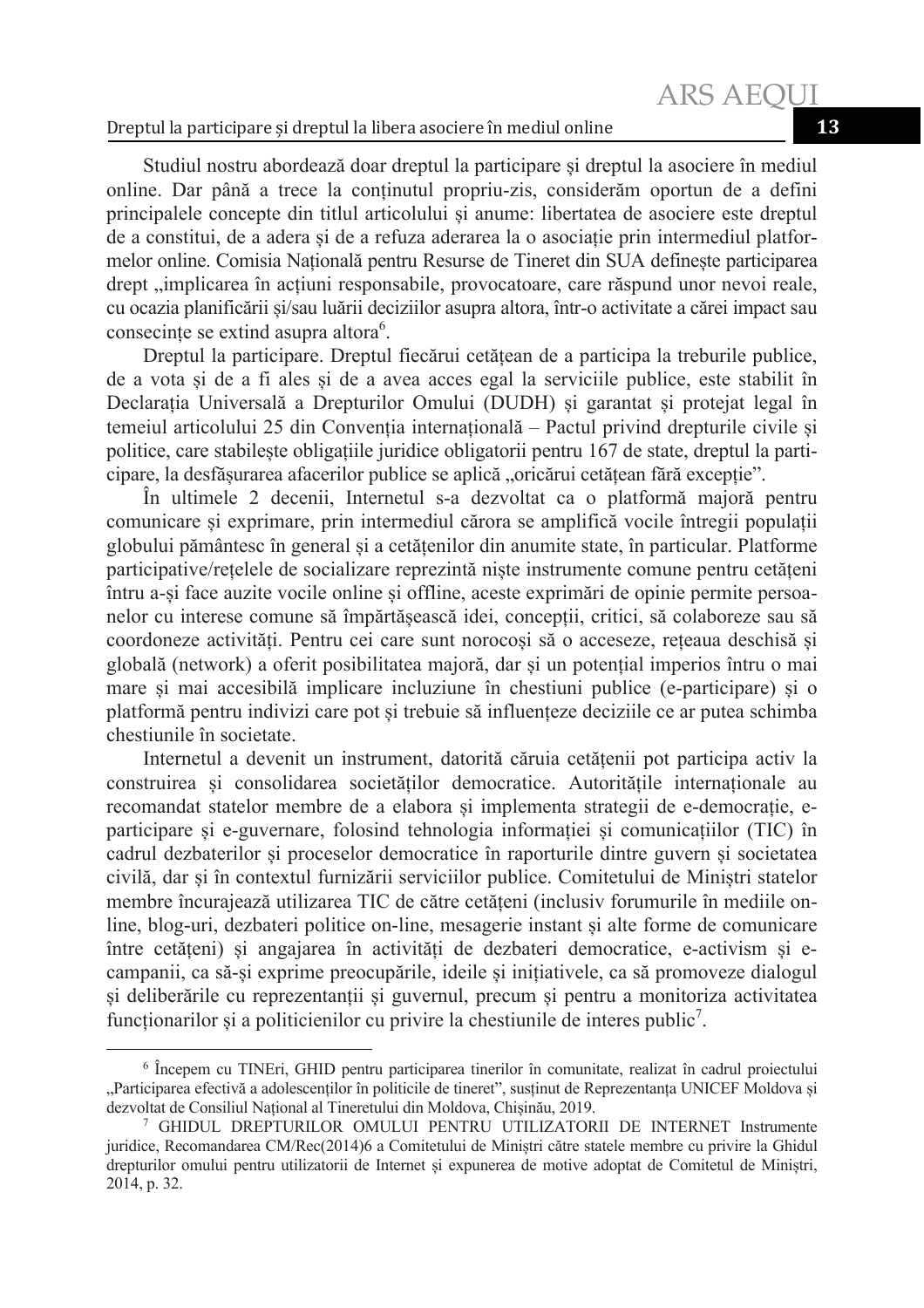ARS AEQUI

În acest context, trebuie să menționăm că în 2010, Guvernul Republicii Moldova a lansat procesul de e-Transformare a guvernării, fiind creat Centrul de Guvernare Electronică, instituție publică, cu scopul îmbunătățirii guvernării prin aplicarea intensă a tehnologiilor informaționale<sup>8</sup>.

Dreptul libera asociere on-line. Avem dreptul la întruniri și asocieri pașnice cu alte persoane în Internet, dar puțini cunosc ce-i aceasta și cum se poate manifesta în mediul online. Internetul reprezintă un mijloc nou, o pârghie nouă pentru mișcările sociale în ultimii ani, atât ca instrument organizational, cât și ca platformă pentru activism. S-au realizat și un șir de cercetări în baza asocierii online, astfel încât cercetătorii mișcărilor sociale s-au arătat foarte interesați de modul în care activiștii se organizează în mediul online, de interdependenta dintre protestele online si "offline". Impactul miscărilor sociale, atât asupra activiștilor înșiși, cât și asupra politicilor și politicilor, formează un alt punct de interes pentru cercetătorii miscării sociale.

Utilizatorul de Internet are dreptul de a se întruni și asocia pașnic cu alte persoane, prin intermediul Internetului. Aceasta include faptul de a forma, adera, mobiliza și de a participa la grupurile societății sau asociații sau sindicate folosind instrumentele oferite de Internet. Acest lucru se referă, de exemplu, la semnarea unei petiții de participare într-o campanie, sau orice altă formă de actiune civică. Utilizatorul trebuie să aibă libertatea de a alege instrumentele necesare care să-i permită să-și exercite drepturile, cum ar fi paginile electronice, aplica܊iile sau alte servicii. Exercitarea acestui drept nu este condiționată de recunoașterea formală a acestor grupuri de asociații sau a puterilor publice. Dreptul la protest, de asemenea, se aplică în mediul atât on-line cât și cel offline. Protestele care au consecințe asupra publicului larg, precum perturbările sau blocajul accesului la clădiri, se încadrează în limitele de exercitare a libertății de întrunire în conformitate cu art. 11 al CEDO. Cu toate acestea, pot exista excepții, în special atunci când astfel de ac܊iuni provoacă întreruperi de servicii în mediul on-line, cum ar fi accesul neautorizat sau restricționat la o anumită pagină electronică sau în mediul on-line, sau manipularea con܊inutului digital fără autorizare. În cele din urmă, este important de a informa utilizatorul ca protestele în mediul on-line, care ar putea crea tulburări nu pot fi acceptate la fel de ușor<sup>9</sup>.

Datorită evoluției tehnologiilor, ia amploare și fenomenul Online Social Movement. Deci, mișcările sociale online sunt eforturile organizate pentru a promova un anumit obiectiv prin utilizarea noilor tehnologii de comunicații și informații, cum ar fi Internetul. În multe cazuri, aceste mișcări încearcă să contracareze publicul de masă, susținând că există o greșeală care ar trebui corectată. Mișcările sociale online s-au concentrat pe o gamă largă de probleme sociale și politice din țările din întreaga lume. În timp ce primele miscări sociale au avut loc prin proteste și neascultare civilă, cresterea internetului a inaugurat numeroase mișcări sociale online, începând cu sfârșitul secolului al XX-lea.

<sup>&</sup>lt;sup>8</sup> Percepția, asimilarea și susținerea de către populație a e-Transformării Guvernării în Republica Moldova (Anul 2015) – https://idsi.md/files/final\_raport\_egov\_2015\_rom.pdf.

<sup>&</sup>lt;sup>9</sup> Ghidul Drepturilor Omului pentru Utilizatorii de Internet. Instrumente juridice, Recomandarea CM/Rec(2014)6 a Comitetului de Miniștri către statele membre cu privire la Ghidul drepturilor omului pentru utilizatorii de Internet și expunerea de motive adoptat de Comitetul de Miniștri, 2014, p. 31.